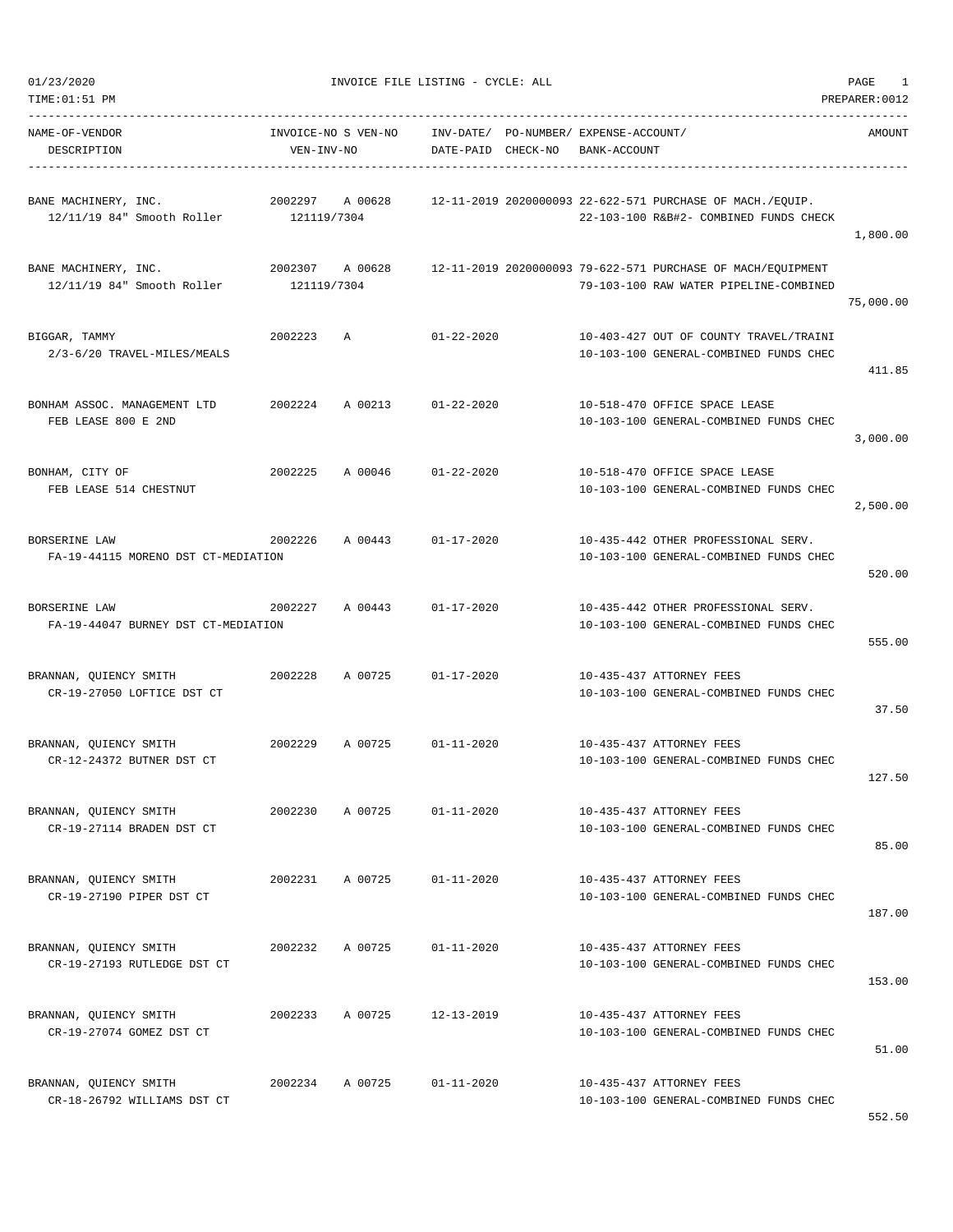| NAME-OF-VENDOR<br>DESCRIPTION                                                                    | VEN-INV-NO | INVOICE-NO S VEN-NO | DATE-PAID CHECK-NO         | INV-DATE/ PO-NUMBER/EXPENSE-ACCOUNT/<br>BANK-ACCOUNT                        | AMOUNT   |
|--------------------------------------------------------------------------------------------------|------------|---------------------|----------------------------|-----------------------------------------------------------------------------|----------|
| BRAZOS TRAILER MANUFACTURING LLC 2002298 A 00406<br>1/16/20 PCT 2 BELLY DUMP 6 MO LEASE 10005147 |            |                     | 01-16-2020                 | 22-622-460 EQUIPMENT RENTAL/LEASE<br>22-103-100 R&B#2- COMBINED FUNDS CHECK | 3,000.00 |
| BRESE-LEBRON LAW, PLLC<br>J. DAVIS DST CT                                                        |            |                     | 2002235 A 00449 01-21-2020 | 10-435-437 ATTORNEY FEES<br>10-103-100 GENERAL-COMBINED FUNDS CHEC          | 204.00   |
| BRESE-LEBRON LAW, PLLC<br>CR-19-26253 FRAINEE DST CT                                             | 2002236    |                     | A 00449 12-17-2019         | 10-435-437 ATTORNEY FEES<br>10-103-100 GENERAL-COMBINED FUNDS CHEC          | 399.50   |
| BRESE-LEBRON LAW, PLLC<br>CR-16-25822 SUTTON DST CT                                              |            |                     | 2002237 A 00449 12-17-2019 | 10-435-437 ATTORNEY FEES<br>10-103-100 GENERAL-COMBINED FUNDS CHEC          | 238.00   |
| BRESE-LEBRON LAW, PLLC<br>CR-19-26921 DANIELS DST CT                                             |            | 2002238 A 00449     | 12-17-2019                 | 10-435-437 ATTORNEY FEES<br>10-103-100 GENERAL-COMBINED FUNDS CHEC          | 178.50   |
| BRESE-LEBRON LAW, PLLC<br>CR-16-25981 MOORE DST CT                                               |            |                     | 2002239 A 00449 11-21-2019 | 10-435-437 ATTORNEY FEES<br>10-103-100 GENERAL-COMBINED FUNDS CHEC          | 110.50   |
| BRESE-LEBRON LAW, PLLC<br>CR-19-26900 REYNOLDS DST CT                                            |            |                     | 2002240 A 00449 12-09-2019 | 10-435-437 ATTORNEY FEES<br>10-103-100 GENERAL-COMBINED FUNDS CHEC          | 195.50   |
| BRESE-LEBRON LAW, PLLC<br>CR-16-26130 JOHNSON DST CT                                             |            |                     | 2002241 A 00449 11-08-2019 | 10-435-437 ATTORNEY FEES<br>10-103-100 GENERAL-COMBINED FUNDS CHEC          | 136.00   |
| BRESE-LEBRON LAW, PLLC<br>CR-19-27131 SNOW DST CT                                                |            |                     | 2002242 A 00449 01-10-2020 | 10-435-437 ATTORNEY FEES<br>10-103-100 GENERAL-COMBINED FUNDS CHEC          | 331.50   |
| BRESE-LEBRON LAW, PLLC<br>CR-17-26469 MARTINEZ DST CT                                            | 2002243    | A 00449             | $01 - 10 - 2020$           | 10-435-437 ATTORNEY FEES<br>10-103-100 GENERAL-COMBINED FUNDS CHEC          | 314.50   |
| BRESE-LEBRON LAW, PLLC<br>CR-18-26788 MINOR DST CT                                               |            |                     | 2002244 A 00449 01-10-2020 | 10-435-437 ATTORNEY FEES<br>10-103-100 GENERAL-COMBINED FUNDS CHEC          | 450.50   |
| BRESE-LEBRON LAW, PLLC<br>CR-18-26788 MINOR DST CT-INVESTIGAT                                    |            | 2002245 A 00449     | $01 - 10 - 2020$           | 10-435-439 INVESTIGATOR EXPENSE<br>10-103-100 GENERAL-COMBINED FUNDS CHEC   | 237.50   |
| BRESE-LEBRON LAW, PLLC<br>50073 PRESCOTT CO CT@LAW                                               | 2002246    | A 00449             | $01 - 16 - 2020$           | 10-410-424 INDIGENT ATTORNEY FEES<br>10-103-100 GENERAL-COMBINED FUNDS CHEC | 175.00   |
| BRESE-LEBRON LAW, PLLC<br>CR-19-27045 PRESCOTT DST CT                                            |            | 2002309 A 00449     | 12-17-2019                 | 10-435-437 ATTORNEY FEES<br>10-103-100 GENERAL-COMBINED FUNDS CHEC          |          |

3,731.50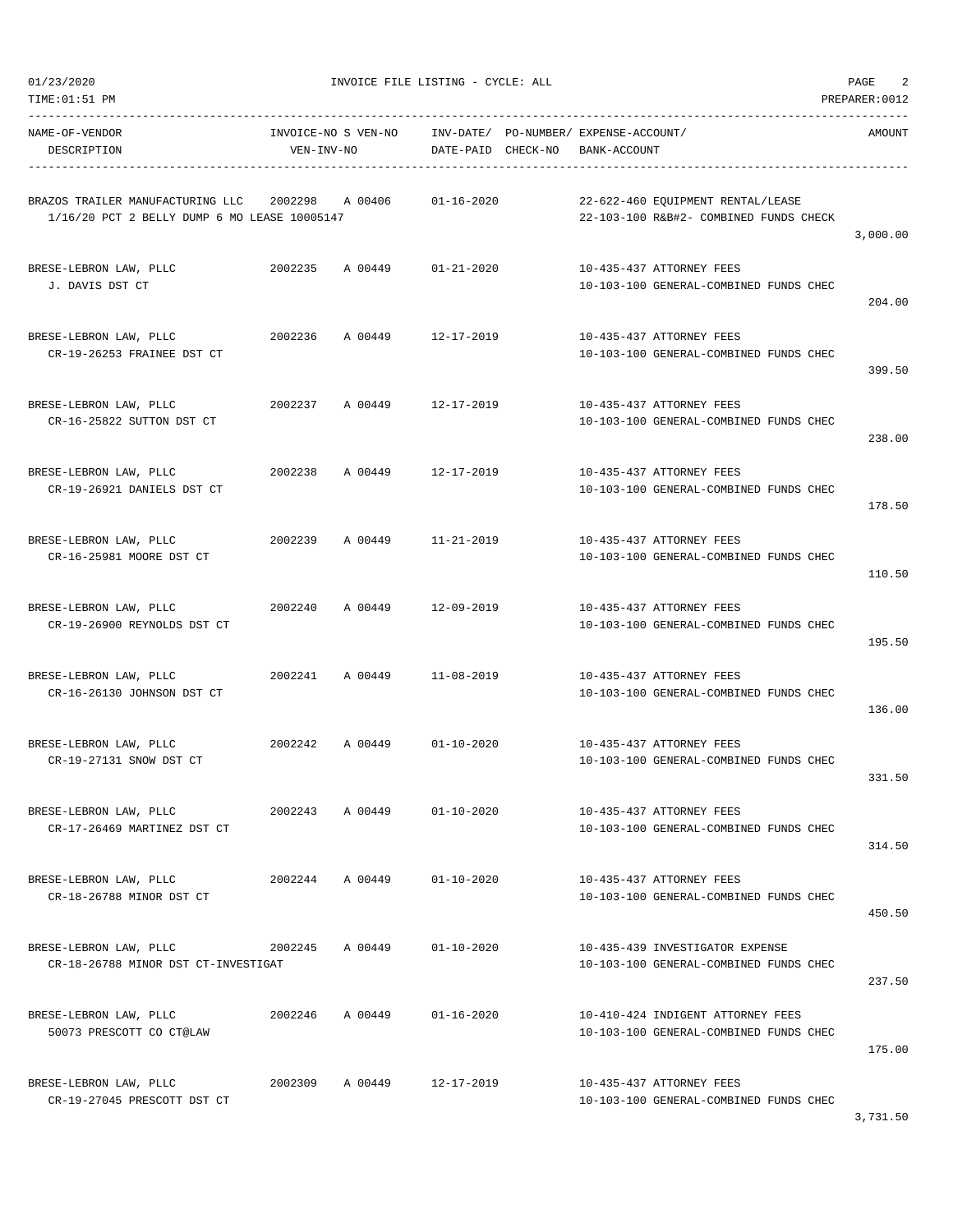| TIME: 01:51 PM                                                                   |                       |                     |                        |          |                                                                                  | PREPARER: 0012 |
|----------------------------------------------------------------------------------|-----------------------|---------------------|------------------------|----------|----------------------------------------------------------------------------------|----------------|
| NAME-OF-VENDOR<br>DESCRIPTION                                                    | VEN-INV-NO            | INVOICE-NO S VEN-NO | INV-DATE/<br>DATE-PAID | CHECK-NO | PO-NUMBER / EXPENSE-ACCOUNT /<br>BANK-ACCOUNT                                    | AMOUNT         |
| BRESE-LEBRON LAW, PLLC<br>CR-19-27001 TAYLOR DST CT                              | 2002310               | A 00449             | $11 - 26 - 2019$       |          | 10-435-437 ATTORNEY FEES<br>10-103-100 GENERAL-COMBINED FUNDS CHEC               | 289.00         |
| CONTRACTORS ACCESS EQUIPMENT, INC<br>#R016725 12/10/19-1/6/20 STAIR RENT 0052697 | 2002304 A 00497       |                     | $01 - 15 - 2020$       |          | 66-667-165 CONSTRUCTION<br>66-103-100 GO BONDS CONST.2017-COMBINE                | 900.00         |
| COOPER-SORRELLS FUNERAL HOME<br>1/7/20 ARMSTRONG INDIGENT BURIAL                 | 2002247<br>INDG-20-01 | A 00163             | $01 - 07 - 2020$       |          | 10-696-492 INDIGENT BURIAL<br>10-103-100 GENERAL-COMBINED FUNDS CHEC             | 500.00         |
| CUSTIS, PATRICK<br>2/2-6/20 TRAVEL-MILES/MEALS                                   | 2002248               | A                   | $12 - 09 - 2019$       |          | 10-475-427 OUT OF COUNTY TRAVEL/TRAINI<br>10-103-100 GENERAL-COMBINED FUNDS CHEC | 348.00         |
| DALLAS COUNTY TREASURER<br>#1244 PRICE/CARO-MEDINA AUTOPSIES                     | 2002249               | A 00056             | $01 - 06 - 2020$       |          | 10-425-466 AUTOPSIES<br>10-103-100 GENERAL-COMBINED FUNDS CHEC                   | 4,100.00       |
| DANIELS, SHOLDON<br>50218 CALDWELL CO CT@LAW                                     | 2002250               | A 00784             | $01 - 08 - 2020$       |          | 10-410-424 INDIGENT ATTORNEY FEES<br>10-103-100 GENERAL-COMBINED FUNDS CHEC      | 175.00         |
| DENNIS, STORMIE<br>2/2-4/20 TRAVEL-MILES/MEALS                                   | 2002251               | A                   | $01 - 22 - 2020$       |          | 10-457-427 OUT OF COUNTY TRAVEL/TRAINI<br>10-103-100 GENERAL-COMBINED FUNDS CHEC | 257.25         |
| DM TRUCKING, LLC<br>1/14/20 ROCK & GRAVEL-HAULING                                | 2002306<br>1700       | A 00096             | $01 - 14 - 2020$       |          | 78-628-341 R & B MAT. ROCK & GRAVEL<br>78-103-100 RAW WATER PIPELINE-COMB.FUN    | 6,783.33       |
| DOUBLE D TRUCK REPAIR<br>1/20/20 R&M 92 PTBT                                     | 2002296<br>11412      | A 00009             | $01 - 20 - 2020$       |          | 22-622-458 R & M MACHINERY PARTS<br>22-103-100 R&B#2- COMBINED FUNDS CHECK       | 1,978.53       |
| DRAKE, ROY V.<br>$11/14/19$ HARGER EVAL                                          | 2002252               | A 00732             | $11 - 14 - 2019$       |          | 10-560-250 EMPLOYEE PHYSICALS<br>10-103-100 GENERAL-COMBINED FUNDS CHEC          | 125.00         |
| FRAZIER, ANGELA<br>$2/3 - 6/20$ TRAVEL-MEALS                                     | 2002253               | $\mathbb{A}$        | $01 - 22 - 2020$       |          | 10-403-427 OUT OF COUNTY TRAVEL/TRAINI<br>10-103-100 GENERAL-COMBINED FUNDS CHEC | 68.00          |
| GAYLON P. RIDDELS LAW FIRM, PC<br>CR-19-27145 TODD DST CT                        | 2002254               | A 00512             | $01 - 17 - 2020$       |          | 10-435-437 ATTORNEY FEES<br>10-103-100 GENERAL-COMBINED FUNDS CHEC               | 912.00         |
| GLASER, RICHARD E.<br>1/12-17/20 TRAVEL-MILES/MEALS/HOTEL                        | 2002255               | A 00295             | $01 - 22 - 2020$       |          | 10-475-427 OUT OF COUNTY TRAVEL/TRAINI<br>10-103-100 GENERAL-COMBINED FUNDS CHEC | 636.50         |
| GOODMAN-MORRIS, COURTNEY<br>FA-19-44524 LINGELBACH DST CT                        | 2002256               | A 00459             | $01 - 17 - 2020$       |          | 10-435-436 ATTORNEY FEES- CPS CASES<br>10-103-100 GENERAL-COMBINED FUNDS CHEC    |                |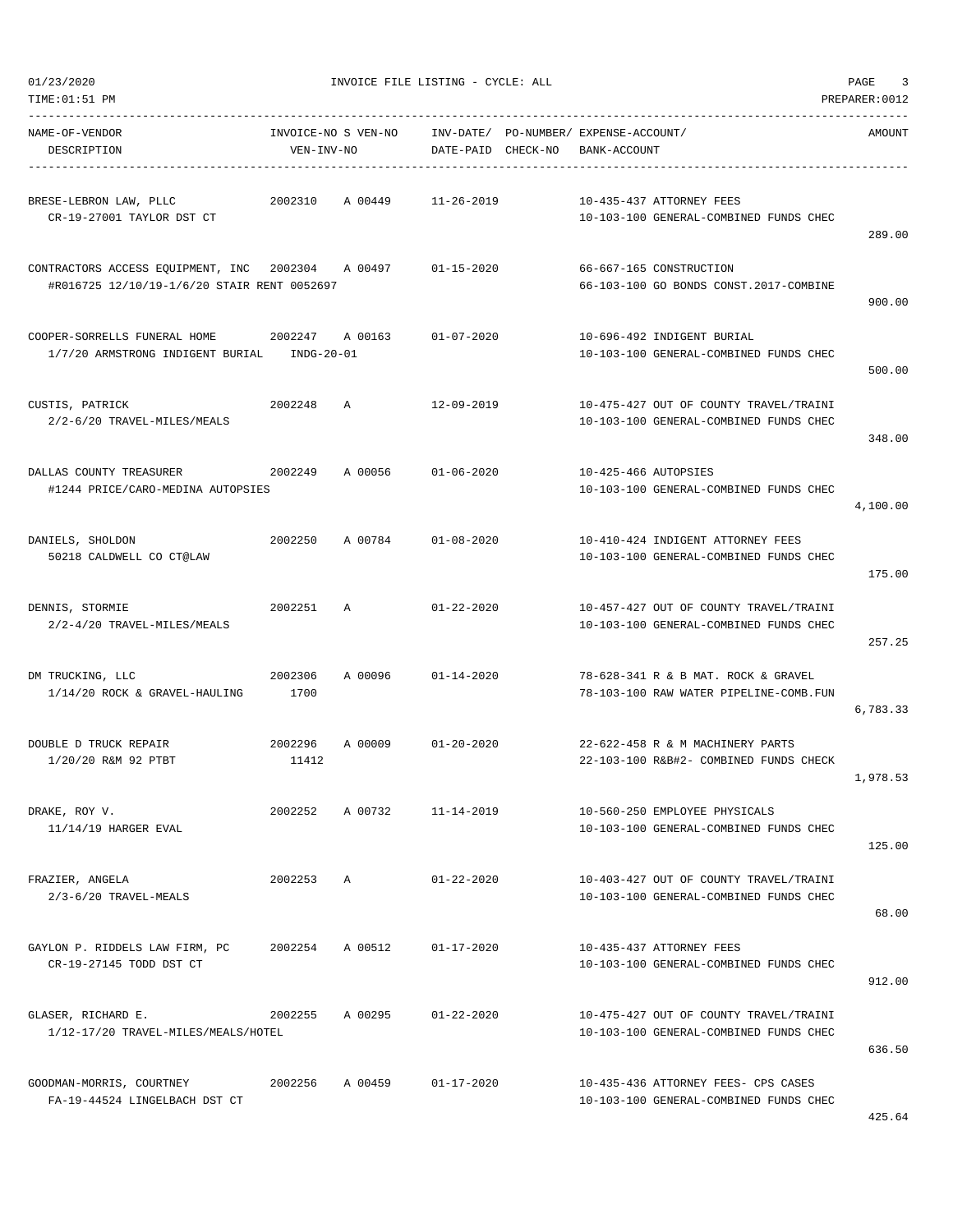TIME:01:51 PM PREPARER:0012

01/23/2020 INVOICE FILE LISTING - CYCLE: ALL PAGE 4

DESCRIPTION VEN-INV-NO DATE-PAID CHECK-NO BANK-ACCOUNT

----------------------------------------------------------------------------------------------------------------------------------- NAME-OF-VENDOR INVOICE-NO S VEN-NO INV-DATE/ PO-NUMBER/ EXPENSE-ACCOUNT/ AMOUNT

----------------------------------------------------------------------------------------------------------------------------------- HOLLAND, JORDAN PLLC 2002257 A 00010 12-30-2019 10-435-437 ATTORNEY FEES M. BAKER DST CT 10-103-100 GENERAL-COMBINED FUNDS CHEC 403.75 HOTSY/CARLSON EQUIPMENT CO 2002299 A 11-21-2019 2020000074 23-623-340 SHOP SUPPLIES #FANNIN PCT 3 Radiant Heater 98643 23-103-100 R&B#3-COMBINED FUNDS CHECKI 2,895.50 L & L A/C-ELECTRICAL 2002258 A 00239 01-23-2020 10-560-450 SHERIFF OFF. R&M BLDG.  $1/23/20$  DISPATCH 911 CIRCUITS  $\qquad \qquad 832$   $\qquad \qquad 10-103-100$  GENERAL-COMBINED FUNDS CHEC 455.00 LEONARD, CITY OF 2002259 A 00048 01-22-2020 10-499-460 LEONARD OFFICE RENT FEB TAG OFFICE LEASE 10-103-100 GENERAL-COMBINED FUNDS CHEC 100.00 LEONARD, CITY OF 2002260 A 00048 01-22-2020 10-456-460 OFFICE RENTAL FEB JP2 OFFICE LEASE 10-103-100 GENERAL-COMBINED FUNDS CHEC 350.00 MCCRAW II, BILLY MAYFIELD 2002261 A 00214 01-22-2020 10-518-470 OFFICE SPACE LEASE FEB 200 E 1ST OFFICE LEASE 10-103-100 GENERAL-COMBINED FUNDS CHEC 2,000.00 MCCRAW II, BILLY MAYFIELD 2002262 A 00214 01-22-2020 10-518-470 OFFICE SPACE LEASE FEB 200 E 1ST WAREHOUSE LEASE 10-103-100 GENERAL-COMBINED FUNDS CHEC 750.00 MORRIS LAW OFFICE, PLLC 2002263 A 00011 11-26-2019 10-435-437 ATTORNEY FEES J. HENNEN DST CT 10-103-100 GENERAL-COMBINED FUNDS CHEC 117.00 OFFICE DEPOT 2002264 A 00216 01-16-2020 2020000155 10-475-310 OFFICE SUPPLIES #29023460 Photo Paper 429594789001 10-103-100 GENERAL-COMBINED FUNDS CHEC 43.98 OFFICE DEPOT 2002265 A 00216 01-16-2020 2020000155 10-450-310 OFFICE SUPPLIES #29023460 Cart 429594789001 10-103-100 GENERAL-COMBINED FUNDS CHEC 16.29 OLD SCHOOL ENTERPRISES TWO LLC 2002266 A 00436 01-22-2020 10-518-470 OFFICE SPACE LEASE FEB 108 E SAM RAYBURN DR LEASE 10-103-100 GENERAL-COMBINED FUNDS CHEC 1,100.00 PARKER TIRE 2002294 A 00006 01-15-2020 21-621-459 R & M MACH. TIRES & TUBES 1/15/20 R&M TIRE-REPAIR 11704 21-103-100 R&B#1-COMBINED FUNDS CHECKI 30.00 PAT'S PUMP SERVICE 2002305 A 00469 01-14-2020 66-667-165 CONSTRUCTION #712 PORTA-POTTY SVC 1536 66-103-100 GO BONDS CONST.2017-COMBINE

PERSONALIZED PRINTING 2002267 A 00826 01-15-2020 2020000144 10-403-435 PRINTING  $1/15/20$  Envelopes (Printed)  $105177$   $10-103-100$  GENERAL-COMBINED FUNDS CHEC

431.30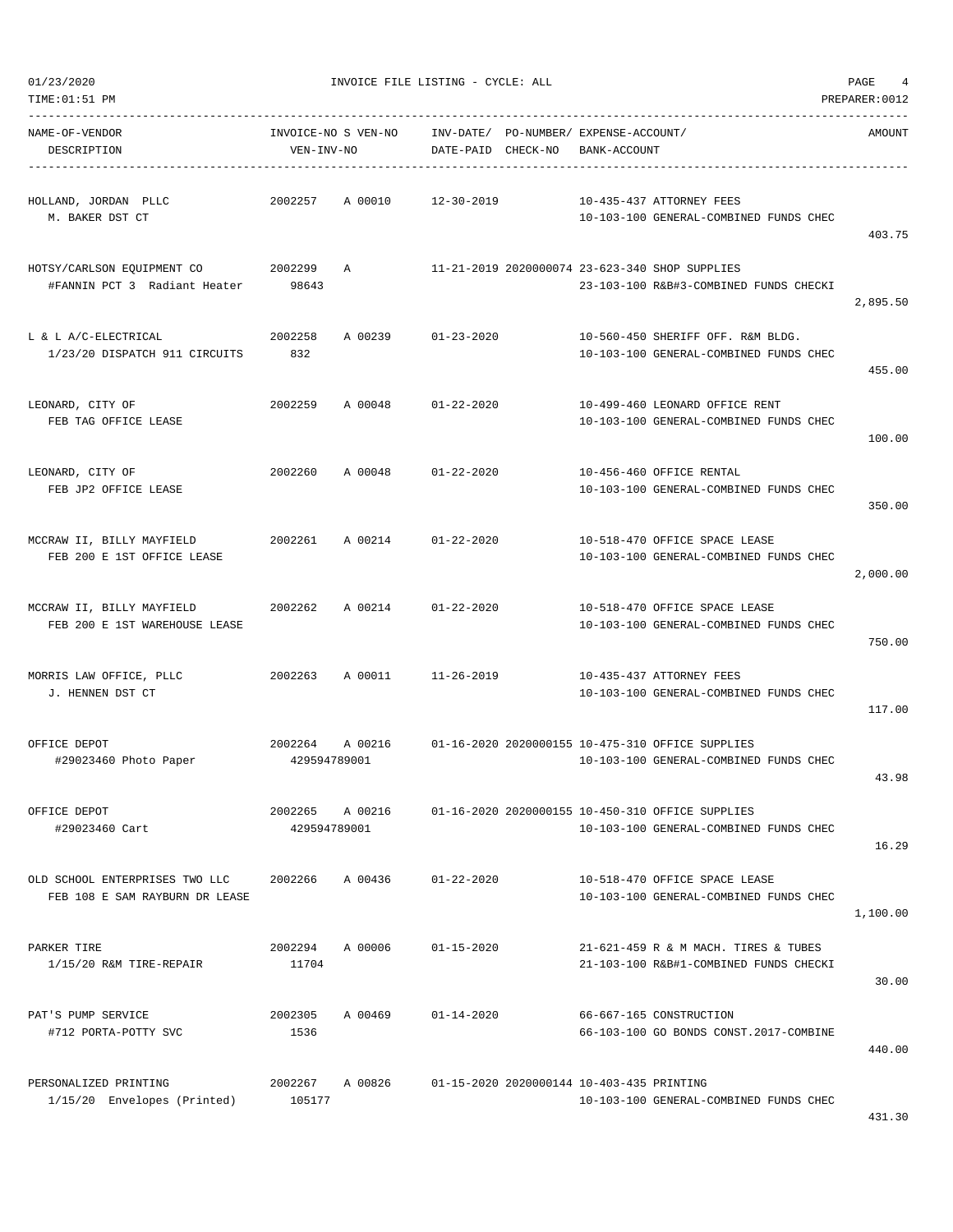600.93

53.97

81.98

100.39

288.22

302.95

520.88

560.69

161.46

26.86

536.94

285.53

| TIME:01:51 PM                                                    |                                   |                                                 |                                                             |              |                                                                                                            | PREPARER:0012 |
|------------------------------------------------------------------|-----------------------------------|-------------------------------------------------|-------------------------------------------------------------|--------------|------------------------------------------------------------------------------------------------------------|---------------|
| NAME-OF-VENDOR<br>DESCRIPTION                                    | INVOICE-NO S VEN-NO<br>VEN-INV-NO |                                                 | INV-DATE/ PO-NUMBER/ EXPENSE-ACCOUNT/<br>DATE-PAID CHECK-NO | BANK-ACCOUNT |                                                                                                            | AMOUNT        |
| QUILL CORPORATION<br>#2299500 Office Supplies 3874359            |                                   | 2002268 A 00336                                 |                                                             |              | 01-09-2020 2020000146 10-475-310 OFFICE SUPPLIES<br>10-103-100 GENERAL-COMBINED FUNDS CHEC                 | 81.69         |
| QUILL CORPORATION<br>#2299500 TONER/INK                          | 3886282                           |                                                 |                                                             |              | 2002269 A 00336 01-09-2020 2020000146 10-475-310 OFFICE SUPPLIES<br>10-103-100 GENERAL-COMBINED FUNDS CHEC | 600.93        |
| QUILL CORPORATION<br>#2299500 Canon Ink                          | 4034946                           |                                                 |                                                             |              | 2002270 A 00336 01-15-2020 2020000154 10-475-310 OFFICE SUPPLIES<br>10-103-100 GENERAL-COMBINED FUNDS CHEC | 53.97         |
| QUILL CORPORATION<br>#2299500 Flash Drives                       | 2002293 A 00336<br>3965593        |                                                 |                                                             |              | 01-13-2020 2020000148 18-402-310 OFFICE SUPPLIES<br>18-103-100 CO.CLK.REC.MNGMT.-COMB.FUND                 | 81.98         |
| RELIANT<br>#2 533 980-5 CH ELECTRIC                              | 114 007 377 008 6                 | 2002271 A 00289 01-21-2020                      |                                                             |              | 10-510-440 UTILITIES ELECTRICITY<br>10-103-100 GENERAL-COMBINED FUNDS CHEC                                 | 100.39        |
| RELIANT<br>#2 533 982-1 CO BLDG ELECTRIC 114 007 377 010 2       | 2002272                           | A 00289                                         | $01 - 21 - 2020$                                            |              | 10-511-440 UTILITIES ELECTRICITY<br>10-103-100 GENERAL-COMBINED FUNDS CHEC                                 | 288.22        |
| RELIANT<br>#2 533 978-9 S. ANNEX ELECTRIC                        |                                   | 2002273 A 00289 01-20-2020<br>116 006 963 763 6 |                                                             |              | 10-513-440 UTILITIES ELECTRICITY<br>10-103-100 GENERAL-COMBINED FUNDS CHEC                                 | 302.95        |
| RELIANT<br>#2 533 981-3 TDHS ELECTRIC                            | 114 007 377 009 4                 | 2002274 A 00289 01-21-2020                      |                                                             |              | 10-640-440 UTILITIES ELECTRICITY<br>10-103-100 GENERAL-COMBINED FUNDS CHEC                                 | 520.88        |
| RELIANT<br>#6 716 696-7 CO-OP ELECTRIC                           | 114 007 376 699 3                 | 2002275 A 00289                                 | $01 - 20 - 2020$                                            |              | 10-512-440 UTILITIES ELECTRICITY<br>10-103-100 GENERAL-COMBINED FUNDS CHEC                                 | 560.69        |
| RELIANT<br>#6 730 596-1 WINDOM ELECTRIC 115 007 108 517 1        |                                   | 2002276 A 00289 01-22-2020                      |                                                             |              | 10-515-440 UTILITIES ELECTRICITY<br>10-103-100 GENERAL-COMBINED FUNDS CHEC                                 | 161.46        |
| RELIANT<br>#6 878 909-8 WINDOM GDLIGHT ELECTRI 115 007 108 518 9 |                                   | 2002277 A 00289 01-22-2020                      |                                                             |              | 10-515-440 UTILITIES ELECTRICITY<br>10-103-100 GENERAL-COMBINED FUNDS CHEC                                 | 26.86         |
| RELIANT<br>#9 599 777-1 AGRILIFE ELECTRIC 118 006 864 139 7      |                                   | 2002278 A 00289 01-21-2020                      |                                                             |              | 10-516-440 UTILITIES ELECTRICITY<br>10-103-100 GENERAL-COMBINED FUNDS CHEC                                 | 536.94        |
| RELIANT<br>#12 832 845-7 200 E 1ST ELECTRIC 306 000 414 386 4    |                                   | 2002279 A 00289 01-20-2020                      |                                                             |              | 10-518-440 UTILITIES ELECTRICITY<br>10-103-100 GENERAL-COMBINED FUNDS CHEC                                 | 285.53        |
| RELIANT<br>#15 119 264-5 TURNER ELECTRIC 306 000 414 495 3       |                                   | 2002280 A 00289 01-21-2020                      |                                                             |              | 10-518-440 UTILITIES ELECTRICITY<br>10-103-100 GENERAL-COMBINED FUNDS CHEC                                 | 442.62        |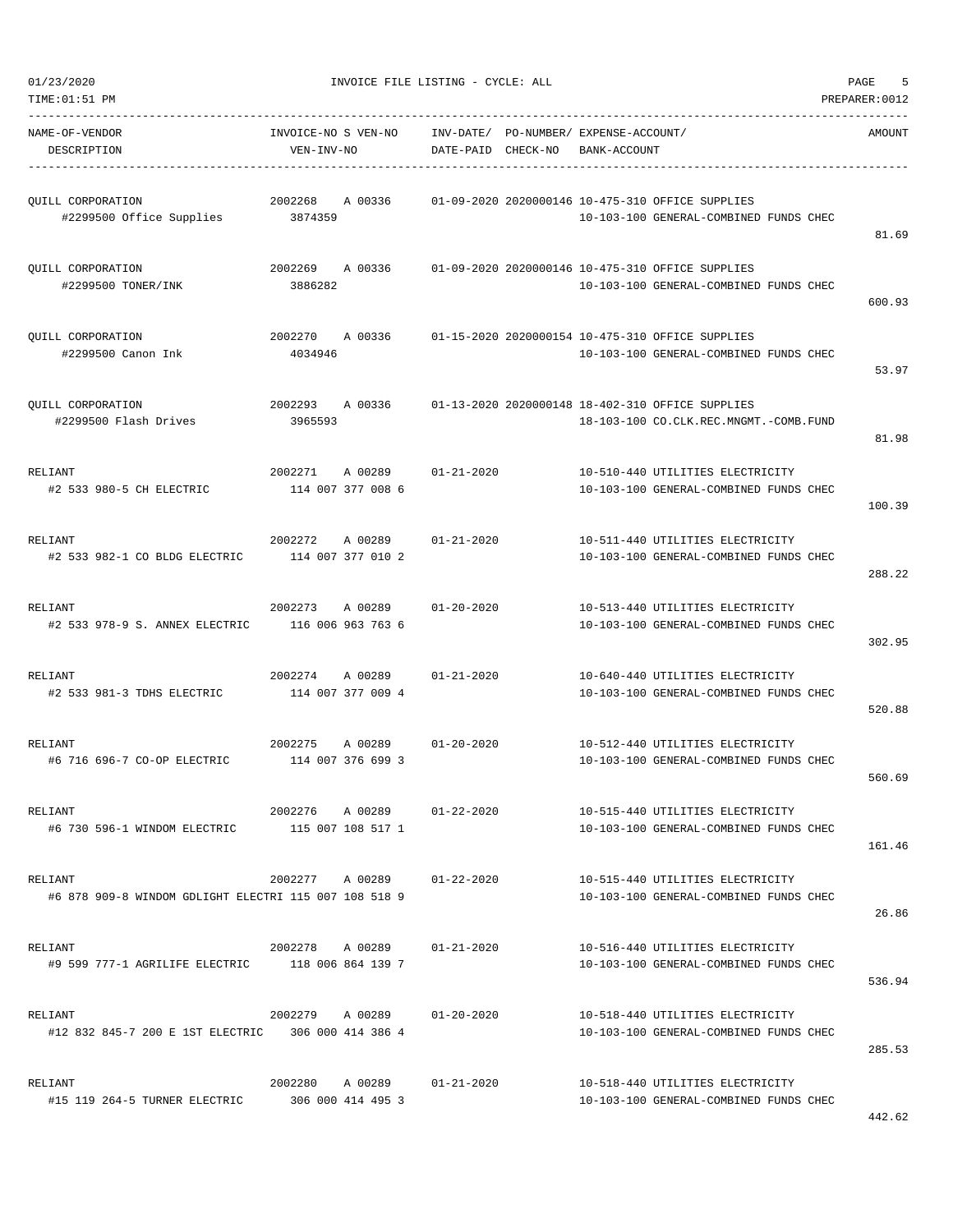01/23/2020 PAGE 6<br>TIME:01:51 PM PREPARE:0012

| TIME:01:51 PM                                                                   |                                         |                    |                                                                                | PREPARER:0012 |
|---------------------------------------------------------------------------------|-----------------------------------------|--------------------|--------------------------------------------------------------------------------|---------------|
| NAME-OF-VENDOR<br>DESCRIPTION                                                   | INVOICE-NO S VEN-NO<br>VEN-INV-NO       | DATE-PAID CHECK-NO | INV-DATE/ PO-NUMBER/ EXPENSE-ACCOUNT/<br>BANK-ACCOUNT                          | AMOUNT        |
| RELIANT<br>#2 533 974-8 PCT 1 ELECTRIC                                          | 2002295<br>A 00289<br>112 011 128 681 6 | $01 - 17 - 2020$   | 21-621-440 UTILITY ELECTRICITY<br>21-103-100 R&B#1-COMBINED FUNDS CHECKI       | 104.30        |
| RELIANT<br>#7 358 371-8 PCT 4 ELECTRIC                                          | 2002300<br>A 00289<br>115 007 105 771 7 | $01 - 21 - 2020$   | 24-624-440 UTILITY ELECTRICITY<br>24-103-100 R&B#4- COMBINED FUNDS CHECK       | 216.59        |
| RELIANT<br>#12 434 985-3 1369 HWY 56 ELECTRIC 305 000 470 967 3                 | 2002301<br>A 00289                      | $01 - 20 - 2020$   | 24-624-440 UTILITY ELECTRICITY<br>24-103-100 R&B#4- COMBINED FUNDS CHECK       | 69.95         |
| <b>RELIANT</b><br>#12 434 984-6 REC RD3/FM273ELECTRIC 305 000 470 966 5         | 2002302<br>A 00289                      | 01-20-2020         | 24-624-440 UTILITY ELECTRICITY<br>24-103-100 R&B#4- COMBINED FUNDS CHECK       | 20.31         |
| RICHARD DRAKE CONSTRUCTION CO. L.P. 2002312<br>#F006 OIL SAND                   | A 00756<br>175657                       | $01 - 20 - 2020$   | 24-624-344 R & B MAT. ASPHALT/RD OIL<br>24-103-100 R&B#4- COMBINED FUNDS CHECK | 1,566.04      |
| SOLOMON, AMANDA<br>FA-19-44047 BURNEY DST CT                                    | 2002281<br>A 00801                      | $01 - 17 - 2020$   | 10-435-436 ATTORNEY FEES- CPS CASES<br>10-103-100 GENERAL-COMBINED FUNDS CHEC  | 1,510.50      |
| SOLOMON, AMANDA<br>FA-18-43961 LOCKABY DST CT                                   | 2002282<br>A 00801                      | $01 - 17 - 2020$   | 10-435-436 ATTORNEY FEES- CPS CASES<br>10-103-100 GENERAL-COMBINED FUNDS CHEC  | 551.00        |
| SOLOMON, AMANDA<br>FA-19-44015 MADEIRA DST CT                                   | 2002283<br>A 00801                      | $01 - 17 - 2020$   | 10-435-436 ATTORNEY FEES- CPS CASES<br>10-103-100 GENERAL-COMBINED FUNDS CHEC  | 133.00        |
| SOLOMON, AMANDA<br>FA-19-44312 HALL DST CT                                      | 2002284<br>A 00801                      | $01 - 09 - 2020$   | 10-435-436 ATTORNEY FEES- CPS CASES<br>10-103-100 GENERAL-COMBINED FUNDS CHEC  | 1,643.50      |
| SPRINT<br>#700059508 SHERIFF INTERNET                                           | 2002311 A 00465<br>700059508-020        | $01 - 20 - 2020$   | 10-560-444 INTERNET SERVICE<br>10-103-100 GENERAL-COMBINED FUNDS CHEC          | 149.08        |
| THOMSON REUTERS - WEST PAYMENT CTR 2002285 A 00180<br>#1003935865 DA DEC ONLINE | 841635968                               | $01 - 01 - 2020$   | 10-475-421 INTERNET/ONLINE LEGAL RE<br>10-103-100 GENERAL-COMBINED FUNDS CHEC  | 354.64        |
| TXU ENERGY<br>#900011583831 S ANNEX ELECTRIC 055502367472                       | 2002286<br>A 00160                      | $01 - 16 - 2020$   | 10-513-440 UTILITIES ELECTRICITY<br>10-103-100 GENERAL-COMBINED FUNDS CHEC     | 27.42         |
| TXU ENERGY<br>#100063401102 LAKE FANNIN ELECTRIC 054777468106                   | 2002308<br>A 00160                      | $01 - 18 - 2020$   | 85-520-440 UTILITIES ELECTRICITY<br>85-103-100 LAKE FANNIN-COMBINED FUNDS      | 25.87         |
| VERIZON WIRELESS<br>#442108889-00001 EMERG MGMNT                                | 2002287 A 00127<br>9846015686           | $01 - 10 - 2020$   | 10-406-421 EMERGENCY INTERNET<br>10-103-100 GENERAL-COMBINED FUNDS CHEC        |               |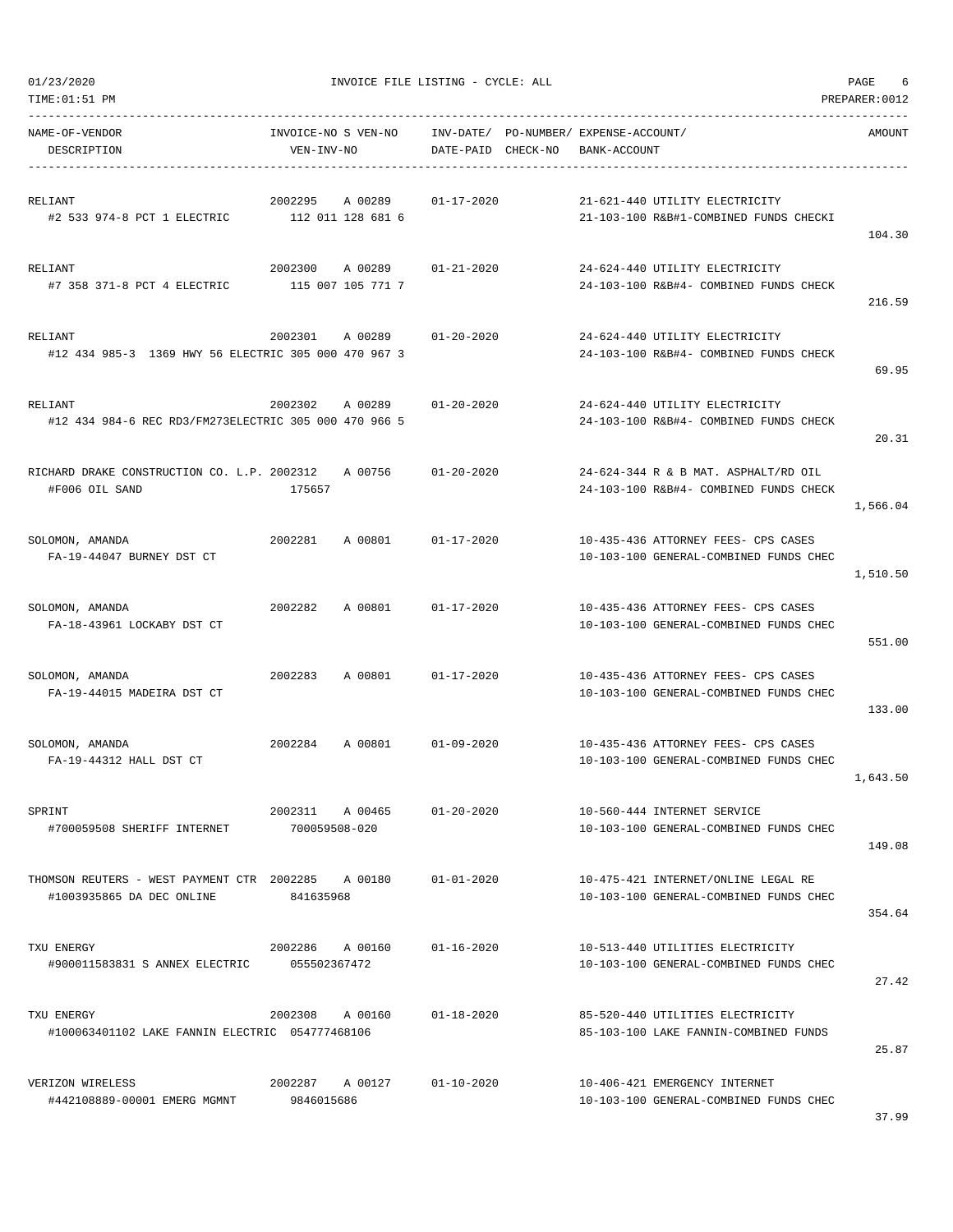| TIME: 01:51 PM                                        |                                          |                                                                          | PREPARER: 0012                                                                                    |
|-------------------------------------------------------|------------------------------------------|--------------------------------------------------------------------------|---------------------------------------------------------------------------------------------------|
| NAME-OF-VENDOR<br>DESCRIPTION                         | INVOICE-NO S VEN-NO<br>VEN-INV-NO        | INV-DATE/ PO-NUMBER/ EXPENSE-ACCOUNT/<br>DATE-PAID CHECK-NO BANK-ACCOUNT | AMOUNT                                                                                            |
| VERIZON WIRELESS<br>#442108889-00001 IT               | 9846015686                               | 2002288 A 00127 01-10-2020 10-503-423 EMERGENCY INTERNET                 | 10-103-100 GENERAL-COMBINED FUNDS CHEC<br>37.99                                                   |
| VERIZON WIRELESS<br>#442108889-00001 JANITOR CELL     | 2002289 A 00127 01-10-2020<br>9846015686 |                                                                          | 10-510-423 CELL PHONE<br>10-103-100 GENERAL-COMBINED FUNDS CHEC<br>26.37                          |
| VERIZON WIRELESS<br>#442108889-00001 SHERIFF          | 9846015686                               | 2002290 A 00127 01-10-2020 10-560-444 INTERNET SERVICE                   | 10-103-100 GENERAL-COMBINED FUNDS CHEC<br>418.15                                                  |
| VERIZON WIRELESS<br>#442108889-00002 CO CLK           | 9846015687                               | 2002291 A 00127 01-10-2020 10-404-421 ELECTION INTERNET                  | 10-103-100 GENERAL-COMBINED FUNDS CHEC<br>75.98                                                   |
| VERIZON WIRELESS<br>#442108889-00001 JP3              | 2002303 A 00127 01-10-2020<br>9846015686 |                                                                          | 28-457-423 INTERNET SERVICE<br>28-103-100 J.P.#3 JUST.CT.TECH-COMB.FU<br>37.99                    |
| WALKER & SON FLOORCOVERING<br>1/14/20 Carpet-DISPATCH | 2002292<br>A 00828                       |                                                                          | 01-14-2020 2020000132 10-560-450 SHERIFF OFF, R&M BLDG,<br>10-103-100 GENERAL-COMBINED FUNDS CHEC |

1,721.00